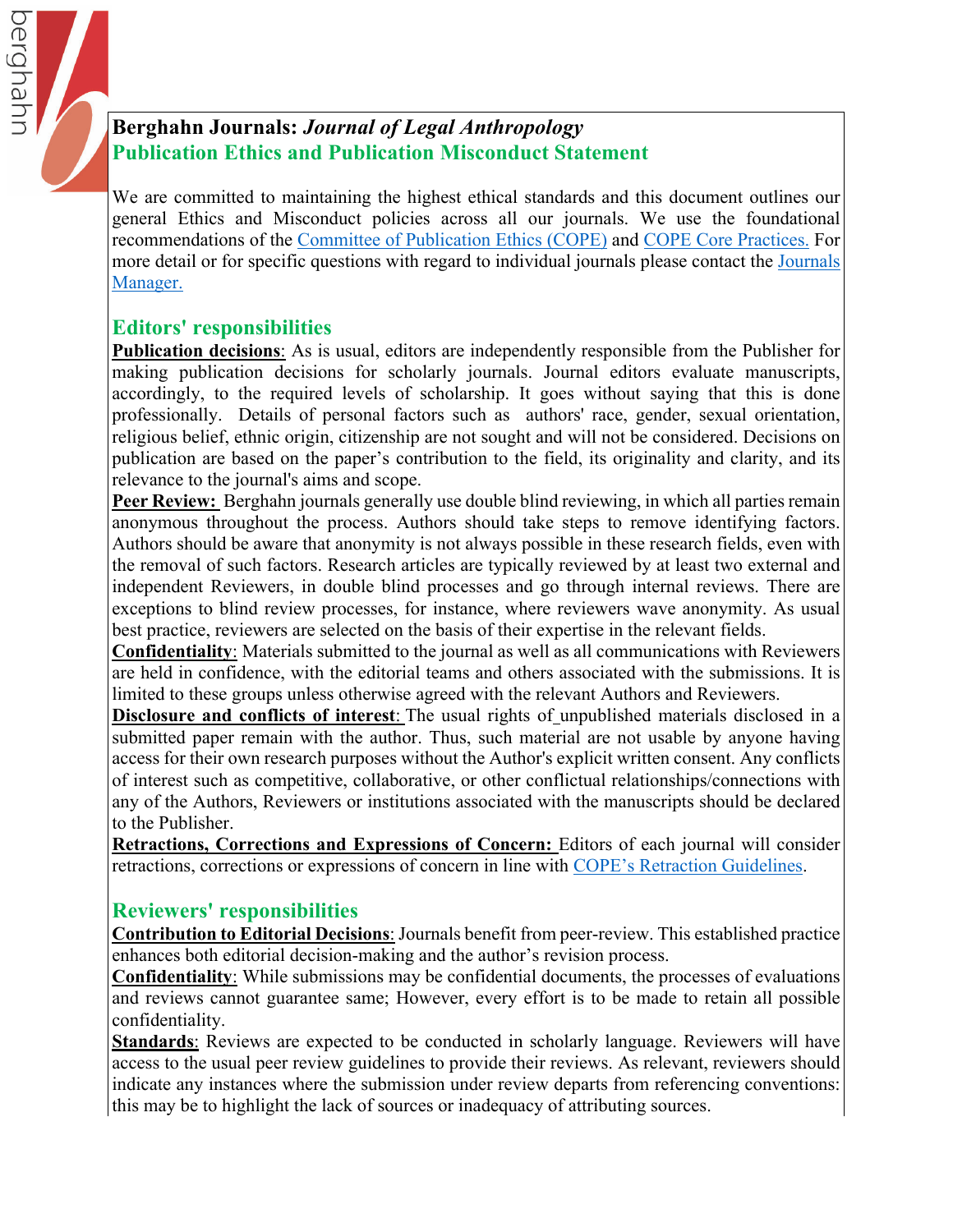**Disclosure and conflict of interest**: Under the usual scholarly peer review processes, where privileged information or ideas are obtained through peer review processes, Reviewers are kept to the obligations of not using material for any personal advantage. Theyare kept to maintaining confidentiality issues. Reviewers approached to review manuscripts in which they have conflicts of interest arising from competitive, collaborative, or other conflictual relationships/ connections with any of the authors or institutions associated with the manuscripts should decline the invitation to review/ remove themselves from the review process.

### **Authors' responsibilities**

**Originality and acknowledgement of sources**: Only original works will be considered. The usual scholarly conventions of attribution of works cited apply. Referencing style should follow the journals' published guidelines.

**Multiple, redundant or concurrent publication**: Authors submitting an original paper to a journal should not have the paper under consideration with any other journal at that time.. Any copyrighted materials must have all of the necessary permissions cleared.

**Authorship of the paper**: Th usual scholarly conventions of authorship applies i.e., authorship should be limited to those who have made a significant contribution to the conception, design, execution, or interpretation of the reported study. All Authors who have made significant contributions should be listed as co-authors.

**Disclosure and conflicts of interest**: All Authors should include in their submission a clear statement disclosing any substantive conflicts of interest that may be interpreted as influencing the research included in the manuscript. Grants disclosed for the project should include any relevant project or funding reference numbers.

**Fundamental errors in published works**: If an author discovers a significant error or inaccuracy in their own published work, the author is obliged to promptly notify the journal Editor(s) or Publisher and to cooperate with the Editor(s) to retract or correct the paper in form of an erratum. **Copyright:** All authors must sign an author agreement before publication. Some journals ask authors to transfer their copyright to the journal, or society. Others accept a License to Publish from the authors, whereby the author retains ownership to the rights. Authors who publish in Open Access journals retain copyright and must sign the appropriate CC BY license.

**Use of Inclusive Language:** Authors are expected to avoid language in their submitted manuscripts which can impact on inclusion and diversity principles. Of note: Inclusive language avoids the use of certain expressions or words that may be considered to exclude specific groups of people. Such language acknowledges diversity, conveys respect to all people, is sensitive to differences and promotes equal opportunities.

**Image Integrity:** It is not acceptable to obscure, move, or introduce a specific feature within an image. However, identities of certain parties shown in an image may be obscured as and when an Author and Editor agree it is necessary (e.g. for anonymizing a source). Exceptions are also noted where images are part of the research under discussion, for example, where collages are presented; this should be with any due acknowledgements of how any such images would have been developed.

### **Publisher's responsibilities**

Publisher and Editors, to the extent this is possible, shall take reasonable steps to identify and prevent the publication of papers where research misconduct had occurred. The Publishers are always willing to publish corrections, clarifications, retractions and apologies when needed.